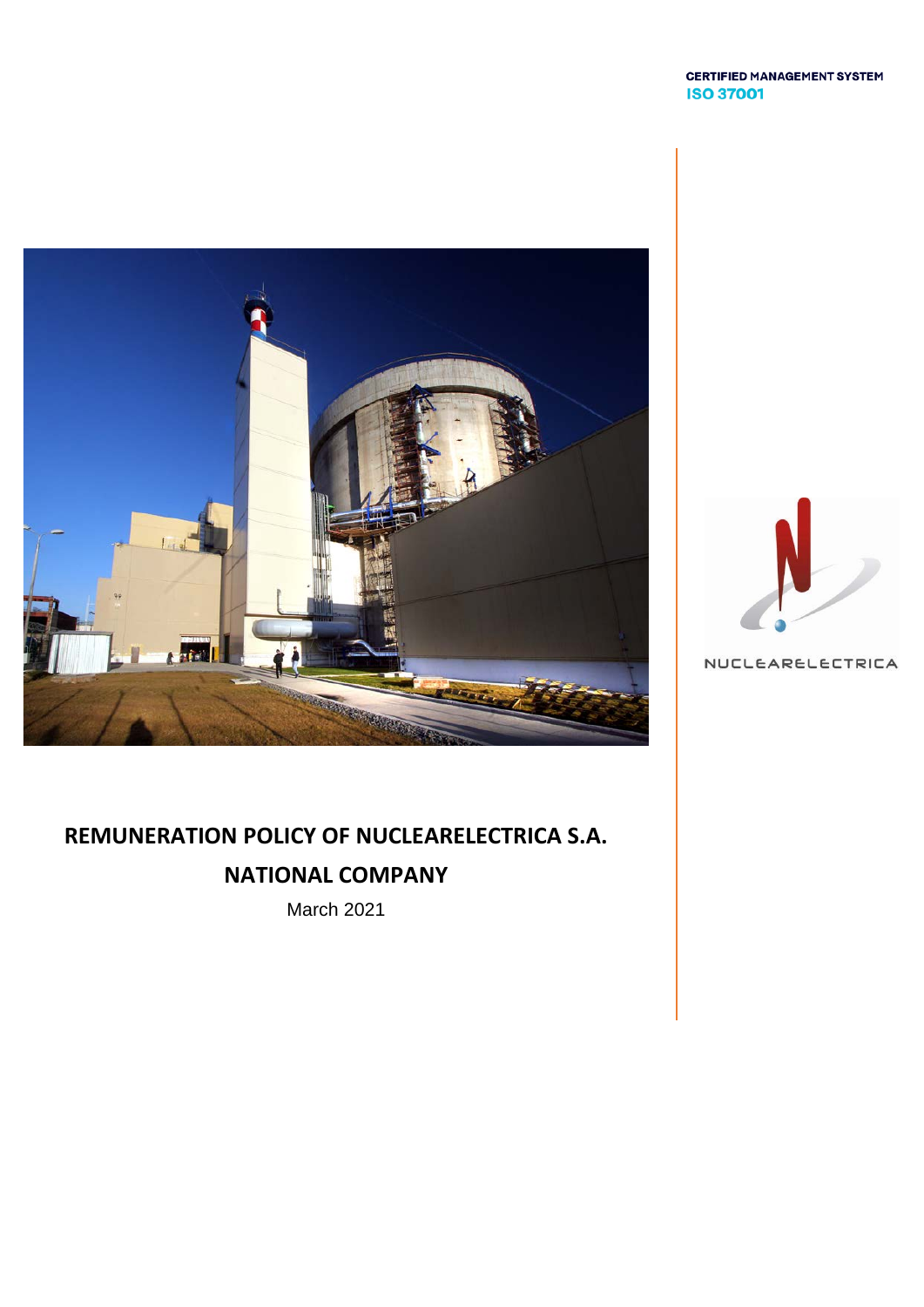## **CONTENTS**

| 2. |                                                                                     |  |  |
|----|-------------------------------------------------------------------------------------|--|--|
| 3. |                                                                                     |  |  |
| 4. |                                                                                     |  |  |
| 5. |                                                                                     |  |  |
|    |                                                                                     |  |  |
|    |                                                                                     |  |  |
|    | 6. Modification of the key performance indicators and of the variable component 13  |  |  |
|    |                                                                                     |  |  |
|    | 7.1. The mandate contract concluded by the company with the members of the Board of |  |  |
|    |                                                                                     |  |  |
|    |                                                                                     |  |  |
| 8. | Reports on the remuneration of directors and officers under mandate contracts  16   |  |  |
| 9. |                                                                                     |  |  |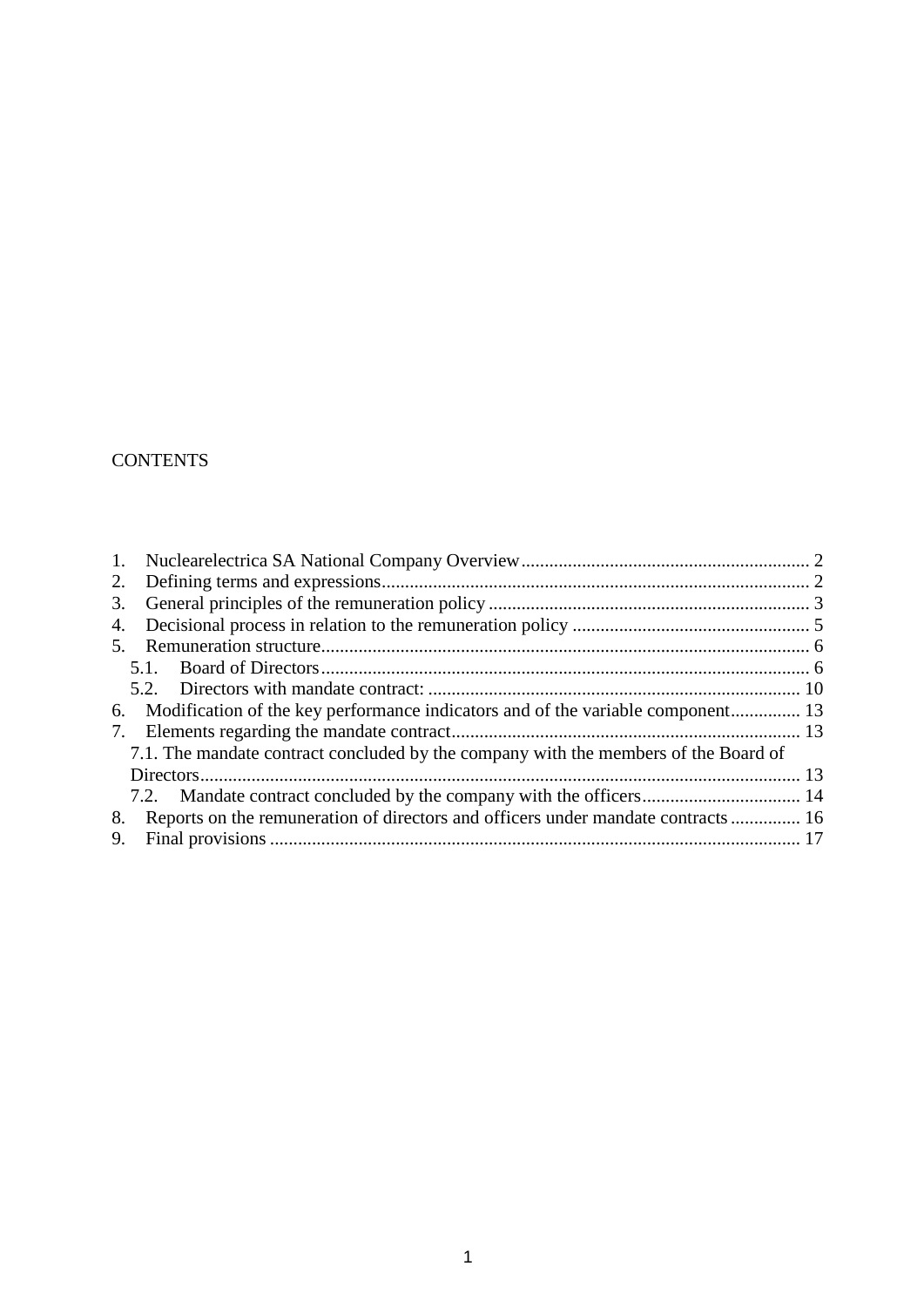### <span id="page-2-0"></span>**1. Nuclearelectrica SA National Company Overview**

Nuclearelectrica S.A. National Company, hereinafter referred to as S.N. Nuclearelectrica S.A. or SNN, is a Romanian legal entity, legally organized as a joint-stock company, incorporated in virtue of GR no. 365/1998 following the reorganization of the Autonomous Electricity Administration "RENEL".

The registered office of S.N. Nuclearelectrica S.A. is in Romania, Bucharest, No. 65, Polona Street, District 1.

S.N. Nuclearelectrica S.A. is registered with the Trade Register under no. J40/7403/1998, and its goal is the generation and sale of electricity, by performing trading, in full observance of the applicable law, according to its scope of activity, NACE 3511 "Production of electricity".

According to the articles of incorporation, the company is managed in a one-tier system. The executive body of the Company is the Board of Directors, composed of 7 (seven) members, of whom at least 4 (four) members must be independent directors. The members of the Board of Directors are elected for a 4-year term and can be reelected. The members of the Board of Directors are elected by the Ordinary General Meeting of Shareholders, in compliance with the legal provisions.

The Board of Directors is in charge of performing all the necessary and useful acts, in order to achieve the Company's scope of business, except for those reserved by law to the General Meeting of Shareholders.

The attributions of the Board of Directors are provided in the articles of incorporation of the company and in the mandate contracts concluded by the company cu with the members of the Board of Directors.

#### <span id="page-2-1"></span>**2. Defining terms and expressions**

| <b>Articles of</b><br><b>Incorporation</b>   | The Articles of Incorporation of the Company, approved by the General<br>Meeting of Shareholders of the Company                                                                                                         |
|----------------------------------------------|-------------------------------------------------------------------------------------------------------------------------------------------------------------------------------------------------------------------------|
| <b>Officer</b>                               | Member of the Board of Directors, Chief Executive Officer, Deputy Chief<br>Executive Officer, Chief Financial Officer                                                                                                   |
| <b>Board of</b><br><b>Directors</b><br>(BoD) | A corporate body composed of the directors of the Company in a one-tier<br>management system                                                                                                                            |
| <b>Director</b>                              | A member of the Board of Directors, including the Chairman of the Board<br>of Directors                                                                                                                                 |
| <b>Officer</b>                               | A person who concluded with the company a mandate contract for fulfilling<br>company management attributions in a one-tier management system, as<br>provided under article 143, par. $(1)$ and $(5)$ of Law no. 31/1990 |
| <b>Applicable</b><br>legal                   | All the Romanian legal norms comprised in GEO no. 109/2011on the<br>corporate governance of public companies, Law on companies 31/1990, GR                                                                              |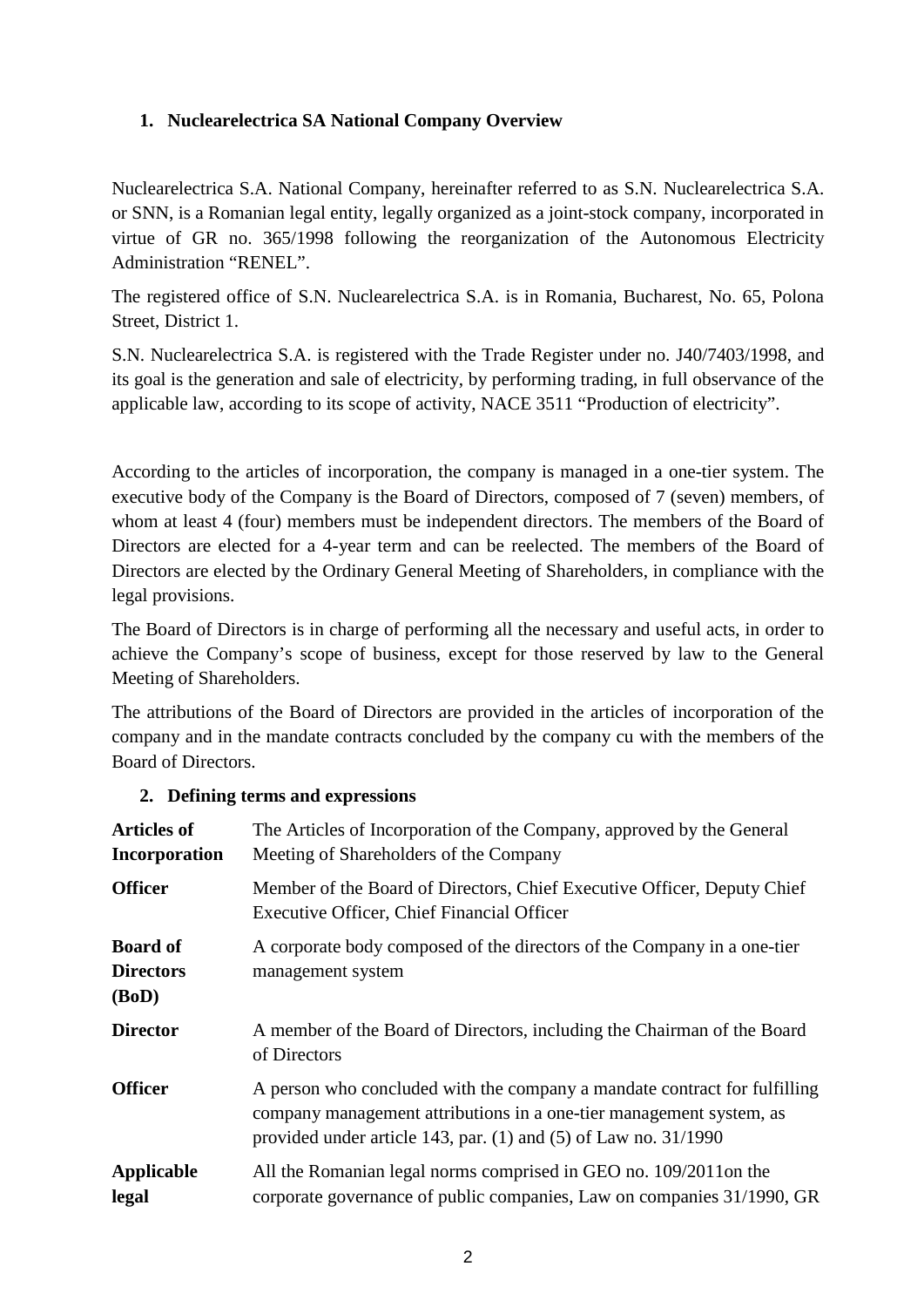| framework                                        | no. 722/2016, Law on the issuers of financial instruments and market<br>operations no. 24/2017, and other legislative acts that are applicable to this<br>policy                                                                                                                                                                                                                                                                                                     |  |  |
|--------------------------------------------------|----------------------------------------------------------------------------------------------------------------------------------------------------------------------------------------------------------------------------------------------------------------------------------------------------------------------------------------------------------------------------------------------------------------------------------------------------------------------|--|--|
| <b>Remuneration</b>                              | Is composed of a fixed monthly indemnification and a variable component<br>set by complying with the provisions of Law no. 31/1990, and GEO no.<br>109/2011                                                                                                                                                                                                                                                                                                          |  |  |
| <b>Conflict of</b><br>interests                  | Any situations or circumstances determined/determinable pursuant to the<br>applicable legal framework, wherein the direct or indirect interest of the<br>officer is contrary to the interest of the Company, so that it affects or might<br>affect the independence and impartiality thereof in business decision-<br>making or the timely and objective fulfillment of the duties incumbent<br>thereupon during the exercise of the mandate thereof for the Company |  |  |
| <b>Performance</b><br>measurement                | The methodology based on which a public supervisory authority assesses<br>the results of its public enterprises in relation to the objectives, targets and<br>mission established by the public supervisory authority for them                                                                                                                                                                                                                                       |  |  |
| <b>Key</b><br>performance<br>indicators<br>(KPI) | Quantitative and qualitative measurement tools for financial and non-<br>financial performance, indicating the achievement of quantifiable objectives<br>in relation to specific performance targets                                                                                                                                                                                                                                                                 |  |  |
| <b>Financial</b><br>performance<br>indicators    | Performance measurement tools, used to determine the efficiency of the<br>usage of resources to generate revenue, cover costs, and earn profit                                                                                                                                                                                                                                                                                                                       |  |  |
| Non-financial<br>performance<br>indicators       | Performance measurement tools, determining how well the Company is<br>using the resources                                                                                                                                                                                                                                                                                                                                                                            |  |  |
| <b>Results</b>                                   | The effects of the Company's activity, having an impact either on the<br>creation or delivery of value, or on the reduction or decrease of value                                                                                                                                                                                                                                                                                                                     |  |  |
| <b>Target</b>                                    | A numeric value of the performance indicator with reference to the period<br>of time that the indicator was established for, which meets a performance<br>objective                                                                                                                                                                                                                                                                                                  |  |  |

#### <span id="page-3-0"></span>**3. General principles of the remuneration policy**

The goal of the remuneration policy is to provide a transparent framework whereby the officers of the company are remunerated according to clear principles, designed to prove the alignment of the interests of the persons with decisional power in the company, with the interests of the shareholders and other involved parties.

Remuneration policy and its application: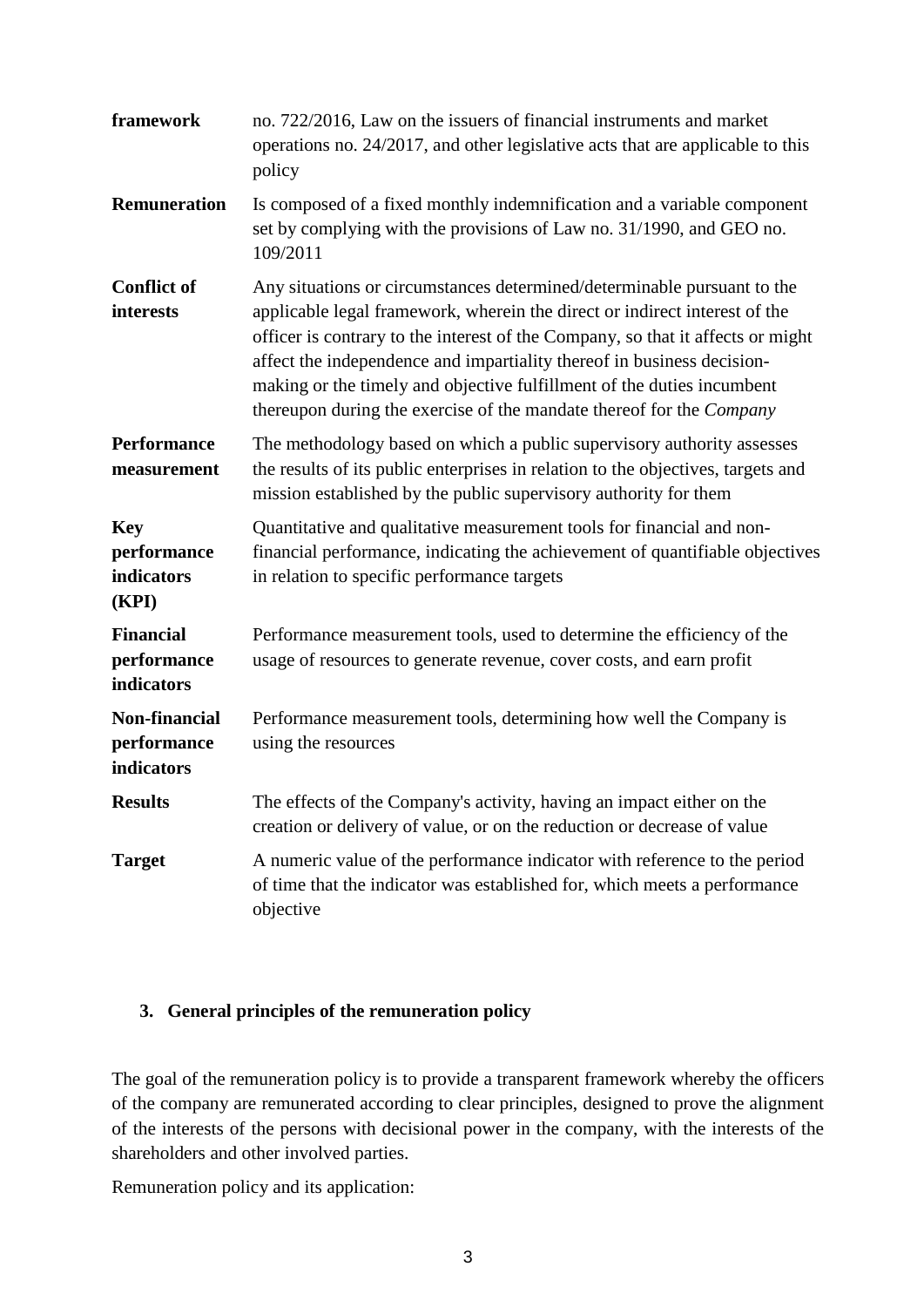- $\checkmark$  will aim at the compatibility with the solid and effective administration of risks, promotes this type of administration, without encouraging the assumption of risks which does not comply with the risk profile, the rules or the articles of incorporation of the company;
- $\checkmark$  will be compatible with the business strategy, objectives, values and interests of SNN, and other stakeholders, comprising measures for avoiding conflicts of interests

For this purpose, the remuneration policy details the principles that are at the basis of the officers' remuneration, all the remuneration elements to which they are entitled, and the substantiation of granting these remunerations in relation to the short, medium and long term objectives of the company, according to the provisions of GEO no. 109/2011 on the corporate governance of public companies, corroborated with the provisions of Law no. 24/2017 on issuers of financial instruments and market operations.

The remuneration policy is applicable to the members of the Board of Directors and to the officers who signed mandate contracts with Nuclearelectrica SA National Company

The objectives of this policy consist of:

- Setting clear remuneration thresholds and guidelines;
- Setting the remuneration structure;

The principles that govern this policy are according to the provisions of art. 37, art. 38 and art. 39 of GEO no. 109/2011 on the corporate governance of public enterprises, corroborated with the provisions of Law no. 24/2017 on issuers of financial instruments and market operations, and they ensure:

- A separate remuneration structure for the members of the Board of Directors and for the officers of the company under mandate contracts;
- Setting the remuneration structure and the limits of the officers' remuneration, according to the legal provisions that are applicable to public enterprises<sup>[1](#page-4-0)</sup>, namely: Law on companies no. 31/1990, Emergency Ordinance no. 109/2011 approved by Law no. 111/2016 and Government Resolution no. 722/2016;
- A remuneration system composed of a gross monthly fixed indemnification and a variable component granted depending on the achievement of the performance indicators set according to the strategic objectives of the company and its management plan.

The remuneration of the company officers requires a sound substantiation, formulated based on a compared study on the remuneration conditions for similar positions from companies that operate in the same field of activity, with majority state capital from Romania and other European states, as the case may be, by considering:

• The importance of the company on the energy market - as SNN is a strategic company in

<span id="page-4-0"></span><sup>-</sup><sup>1</sup> According to art.2, par. (2), let. b) of GEO no. 109/2011, S.N. Nuclearelectrica S.A. is a public company, a national company, where the state is a majority shareholder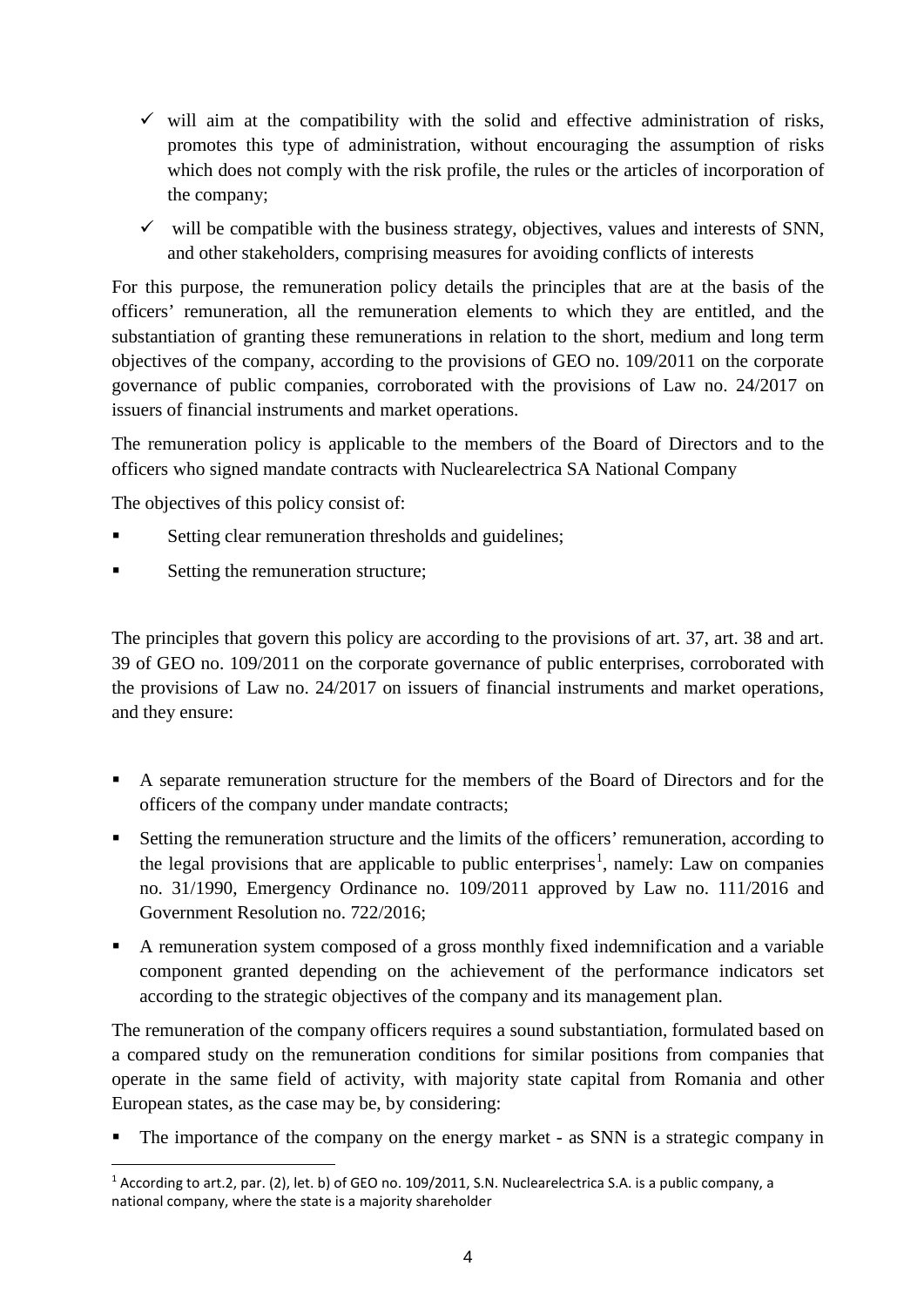the field of electricity, the complexity and exigence of complying with the requirements for operating the production capabilities under nuclear safety and security conditions, at the standards imposed by the national and international regulation bodies;

• The necessity of attracting and keeping in the management of the company specialists and officers with relevant expertise and experience in the energy field, and in a wide range of activities on national and international level

### <span id="page-5-0"></span>**4. Decisional process in relation to the remuneration policy**

According to the provisions of Law on companies no. 31/1990, of GEO no. 109/2011 and of the Articles of Incorporation of SNN, decisions on the remuneration policy of the company officers are taken as follows:

#### **a) The public supervisory authority has the following duties:**

- to monitor and assess by its representatives in the general meeting of shareholders the performance of the board of directors, in order to ensure, on behalf of the state, that the economic efficiency and profitability principles are observed in the operation of the company;

- to mandate its representatives in the general meeting of shareholders to negotiate and approve the financial and non-financial performance indicators for the board of directors;

- to monitor and assess, through its own corporate governance structures, the financial and nonfinancial performance indicators attached to the mandate contract;

#### **b) The General Meeting of Shareholders has the following duties:**

- approves the remuneration policy regarding the officers of the company, as well as on the occasion of each significant change and, in any case, at least once every 4 years;

- establishes the level of remuneration for the members of the Board of Directors, as well as the terms and conditions of the mandate contract concluded by the company with the members of the Board of Directors;

- establishes the general limits of remuneration of the Chief Executive Officer and officers;

- submits for voting within the annual Ordinary General Meeting of Shareholders, the remuneration report related to the most recent financial year, with Shareholders' opinion resulting from the vote, having an advisory nature. The feedback of the shareholders in relation to the Remuneration Policy will be taken over either from the questions they asked before the GMS, or from the actual debates within the GMS, as provided in the minutes, and must be considered when revising the Policy.

#### **c) The Board of Directors has the following duties:**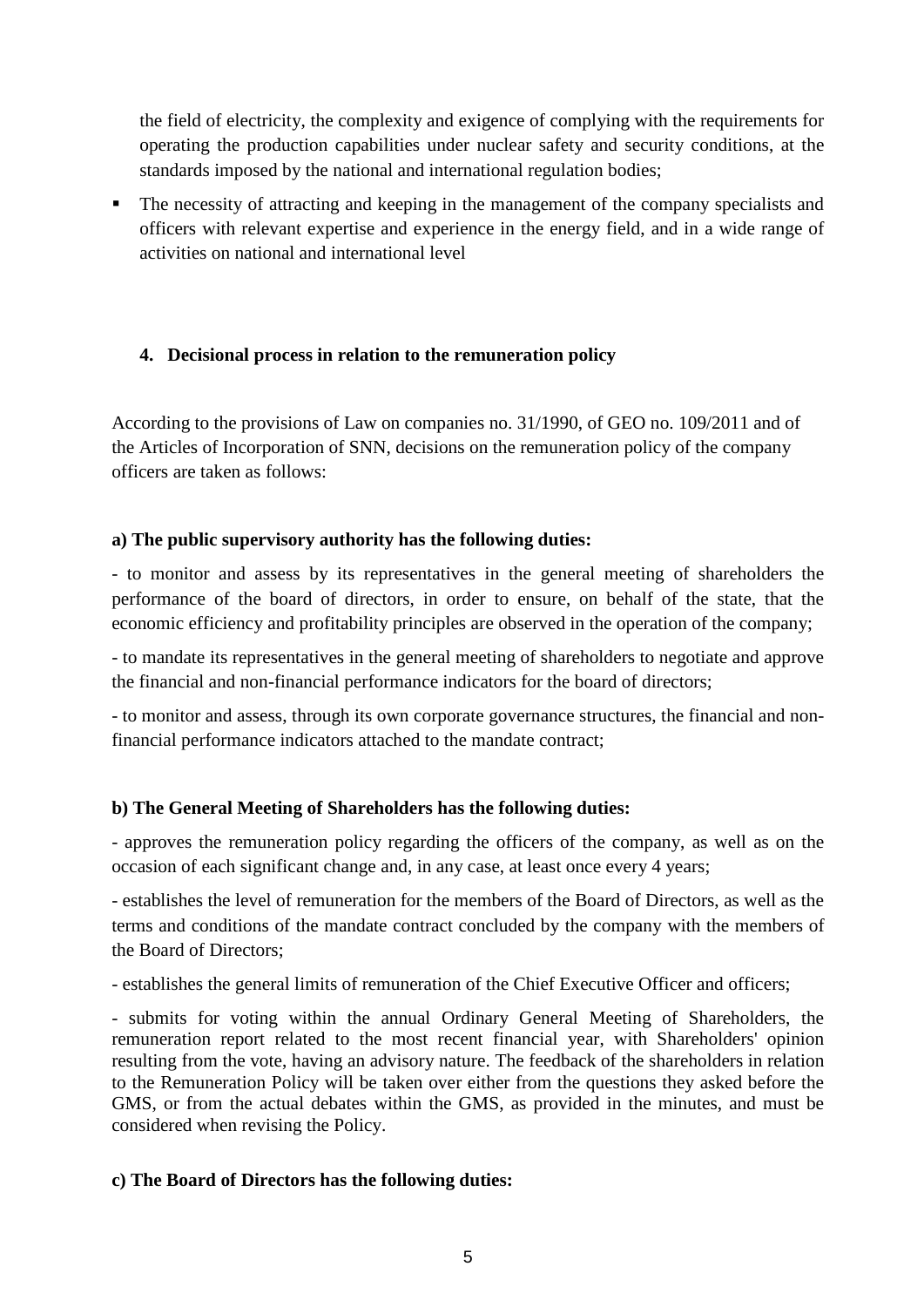- appointing and revoking officer and establishing the remuneration thereof

- approves the mandate contracts of the Chief Executive Officer and of the appointed officers, thus establishing the manner of organization of the activity of the officers

- revises the Remuneration Policy, as part of the package of documents which will be submitted for the approval of the shareholders.

#### **d) The Nomination and Remuneration Committee has the following duties:**

- Drafts recommendations on the level of the variable component of the remuneration of the members of the Board of Directors;

- Formulates proposals on the remuneration of the officers and other management positions appointed by the Board of Directors;

- Formulates recommendations to the Board of Directors regarding the remuneration policy and the modifications operated thereon;

- Drafts recommendations regarding the verification of the compliance with the conditions of derogation from the Remuneration Policy;

- Formulates proposals on assessing the compliance with the key performance indicators (KPI) and calculating the variable remuneration, including the impact of potential malus and/or clawback provisions;

- Submits for the approval of the Board of Directors, in order to be approved by the General Meeting of Shareholders, the remuneration policy for the directors and officers of the company;

- Submits to the Board of Directors an annual report on the total amount of the directors' and officers' remuneration, separated by the fixed and variable component of these remunerations and other advantages granted to them.

- Drafts recommendations on the remuneration report.

#### <span id="page-6-0"></span>**5. Remuneration structure**

#### <span id="page-6-1"></span>**5.1. Board of Directors**

According to art. 37 of GEO no. 109/2011 regarding the corporate governance of public enterprises, the remuneration of the members of the board of directors of SNN is determined by the general meeting of shareholders in the structure and limits stipulated in this ordinance.

The remuneration of the members of the board of directors is composed of a monthly fixed indemnification and a variable component consisting of a participation share from the net profit of the company, a pension system or another form of remuneration based on the performance indicators.

The monthly fixed indemnity of the non-executive members of the board of directors cannot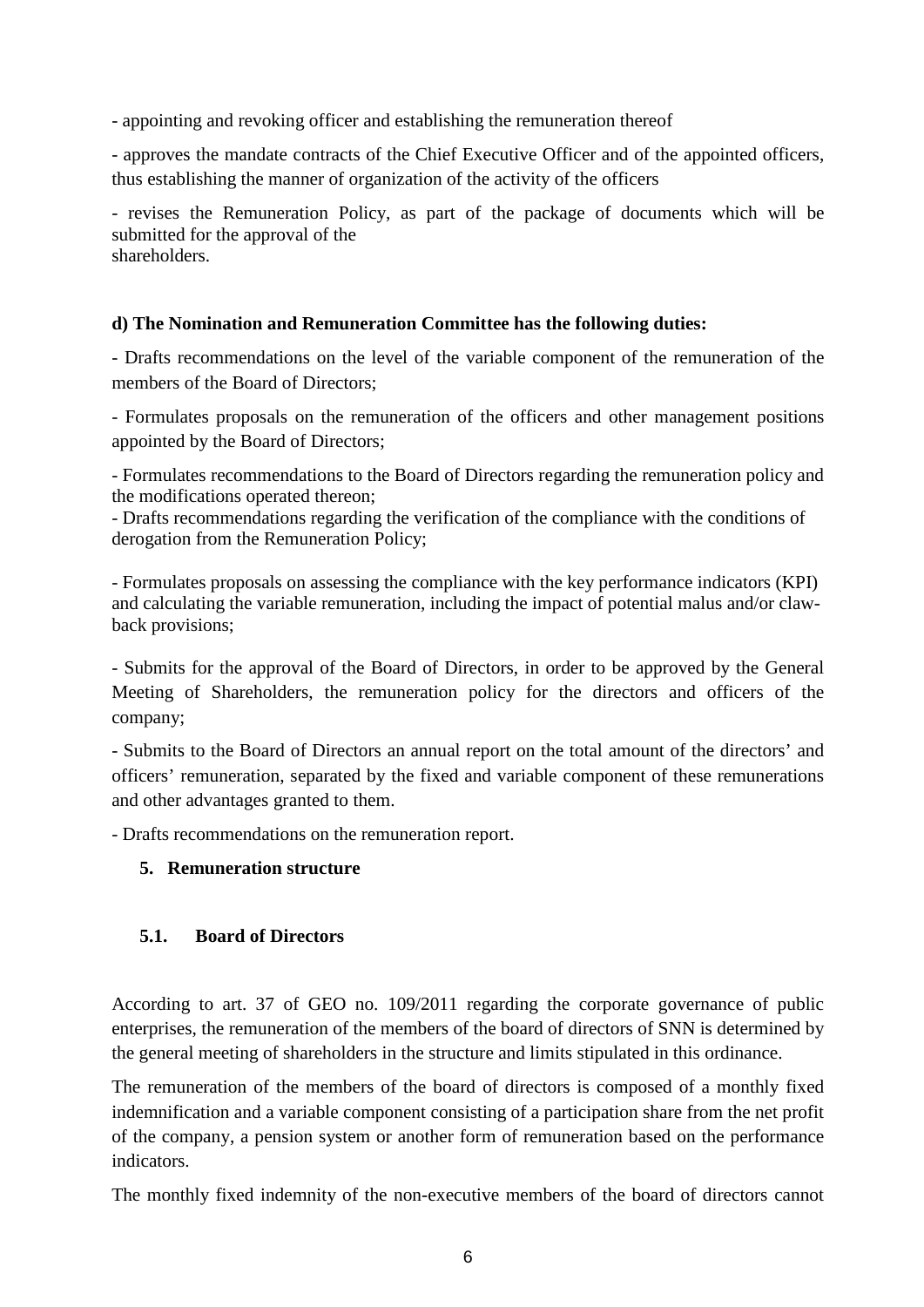exceed the average over the last 12 months of the monthly gross average earnings in the branch where the company operates, communicated by the National Institute of Statistics prior to the appointment.

The monthly fixed indemnity of the executive members of the board of directors cannot exceed 6 times the average over the last 12 months of the monthly gross average earnings in the branch where the company operates, communicated by the National Institute of Statistics prior to the appointment.

The level of the variable component is determined according to well-grounded recommendations, formulated against a comparative study on the conditions of remuneration for similar positions in companies in the same field, with majority or full state-owned capital in Romania and other European countries, by the nomination and remuneration committee or, as applicable, by the human resources recruiting experts whose services were contracted in order to make the selection procedure of the members of the board of directors.

The general meeting of shareholders will ensure, when setting the monthly fixed indemnification of each member of the board of directors, that it is justified in relation to specific duties, attributions within the advisory committees, the number of meetings, the performance objectives and criteria set in the mandate contract.

The variable component of the remuneration is granted subject to the cumulative fulfillment of the targets related to the key performance indicators set out under the mandate contract, as follows:

- a. The annual variable component shall be granted in a percentage of 100%, if the key performance indicators cumulatively meet an achievement percentage equal to or above 100%;
- b. The annual variable component is granted pro rata, in relation to the months of activity during the last year of the mandate;
- c. The annual variable component is granted in a percentage reduced by the degree of achievement of the key performance indicators, if these cumulatively meet, within the financial year, an achievement percentage less than 100%, but not lower than 75%. If the key performance indicators cumulatively record, within a financial year, an achievement percentage below 75%, the annual variable component is not granted. The calculation formula is:

• PrICP =  $100\%$  results PrCv =  $100\%$ 

•  $75\%$ SPrICP <100% results PrCv = PrICP achieved (%)

• PrICP $< 75\%$  results PrCy = 0%

where: PrICP – achievement percentage of the Key Performance Indicator

PrCv – granting percentage of the Variable Component

d. The value of the short-term, medium-term and long-term variable component is determined by applying the percentage ratios in the mandate contract, resulting the payable value of the variable component for each year of mandate according to the following algorithm: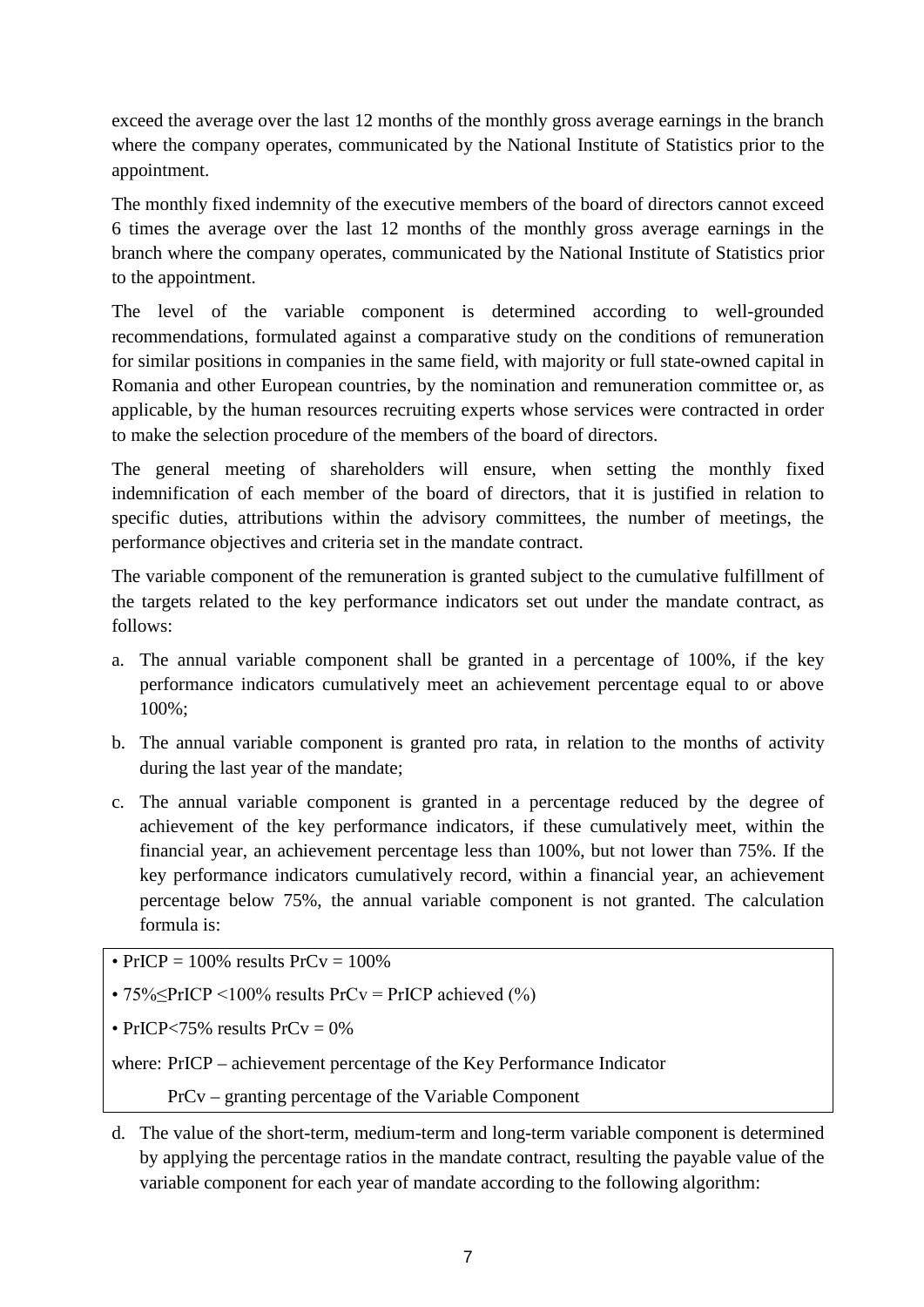| Variable component | <b>Calculation algorithm</b>                                                                                                                                                                                                                 |
|--------------------|----------------------------------------------------------------------------------------------------------------------------------------------------------------------------------------------------------------------------------------------|
| Mandate year 1     | 80% for reaching the objectives from mandate year 1 (short term) +<br>10% for reaching the objectives from mandate year 2 (medium term)<br>$+10\%$ for reaching the objectives of mandate year 4 (long term, at<br>the end of the mandate)   |
| Mandate year 2     | 80% for reaching the objectives from mandate year 2 (short term) +<br>10% for reaching the objectives from mandate year 2 (medium term)<br>$+10\%$ for reaching the objectives of mandate year 4 (long term, at<br>the end of the mandate)   |
| Mandate year 3     | 80% for reaching the objectives from mandate year $3$ (short term) +<br>10% for reaching the objectives from mandate year 4 (medium term)<br>$+10\%$ for reaching the objectives of mandate year 4 (long term, at<br>the end of the mandate) |
| Mandate year 4     | 80% for reaching the objectives from mandate year 4 (short term) +<br>10% for reaching the objectives from mandate year 4 (medium term)<br>$+ 10\%$ for reaching the objectives of mandate year 4 (long term, at<br>the end of the mandate)  |

The variable short-term component is calculated and paid for a financial year, the amount being granted in quarterly installments of 18% of the annual value forecast for the financial year in progress corresponding to the achievement of the indicators over the time lapsed from the financial year, within 10 calendar days of the closing date of the quarterly reports, and, within 15 days of the date of approval of the audited annual financial statements by the General Meeting of Shareholders, the due amount based on the cumulative achievement percentage of the key performance indicators being subsequently adjusted.

In the event the cumulative achievement percentage of key performance indicators for a quarter is below 75%, the grating of the share of the annual variable component is suspended until the end of the financial year, the difference being subsequently settled within 15 calendar days of the date of approval of the audited annual financial statements by the General Meeting of Shareholders.

The medium-term variable component is calculated and paid for a period of two financial years, based on the percentages set by the mandate contract. The amount is paid in annual instalments of 50% of the estimated medium-term value, within 15 calendar days after the date of the approval by the General Assembly of Shareholders of the audited annual financial statements, and within 15 calendar days after the date of the approval by the General Assembly of Shareholders of the audited annual financial statements corresponding to the respective year form the mandate, indicated in the mandate contract, which ends the analysis period of the medium-term objectives, and the due amount based on the cumulated implementation percentage of the medium-term key performance indicators will be adjusted.

The long-term variable component is calculated and paid for the entire mandate of four years of activity. The amount is paid in annual instalments of 25% of the estimated medium-term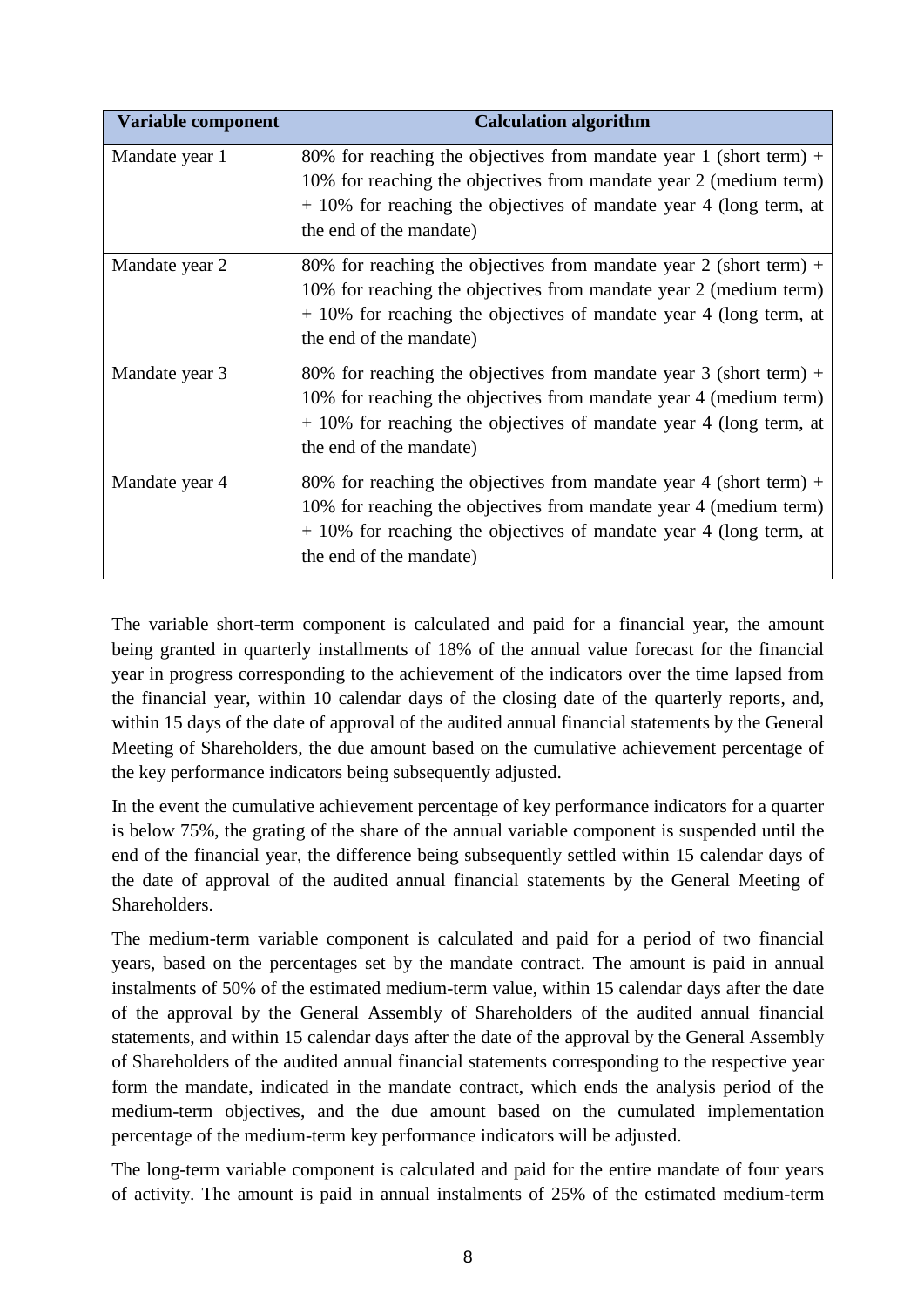value, within 15 calendar days after the date of the approval by the General Assembly of Shareholders of the audited annual financial statements, and within 15 calendar days after the date of the approval by the General Assembly of Shareholders of the audited annual financial statements, which contains the last months of the mandate, and the due amount based on the cumulated implementation percentage of the medium-term key performance indicators will be adjusted.

If the key performance indicators record cumulated in the financial year an implementation percentage lower than 75%, granting the medium and long term variable component share is suspended until the closure of the financial year of the medium and long mandate period, respectively, the difference being adjusted within 15 calendar days of the date of the approval of the audited annual financial statements by the General Assembly of Shareholders, for the medium and long period, respectively, of the mandate.

If the mandate ceases before the end of the term of the mandate, for reasons not related to the person of the Director, the variable component is granted pro rata, accordingly, until the last full month of activity during the mandate term.

If the mandate terminates before the end of the term of the mandate, for reasons related to the person of the Director, the company is entitled to claim and the Director committed by the mandate contract to return the full amount granted during that year, representing the payment of the variable component related to the year in which the termination of the mandate became effective.

The key performance indicators and the achievement degree may be amended, as applicable, in the following situations:

- a) Force majeure, as such is defined by law;
- b) Other causes not imputable to the directors and not affecting the achievement of the goals and targets set for the entire mandate.

Targets may be changed in the event of an approved rectification of the Revenue and Expenditure Budget, under the conditions of the law and of the articles of incorporation.

The description, verification tool and target values of the key performance indicators are specified in the mandate contract.

The financial performance indicators are verified in reference to the obtained values of these indicators, as such are registered in the financial -accounting records of the company.

The method of verification of non-financial indicators is performed by analyzing the state of achievement of these indicators included in the Reports / Calculation Formulas indicated in the mandate contract.

The variable component of the directors' remuneration is reviewed on a yearly basis, depending on the level of achievement of the goals included in the management plan and the degree of achievement of the financial and non-financial performance indicators approved by the General Meeting of Shareholders.

The objectives and performance indicators of the directors are set based on the expectations of the shareholders and on the development policy of SNN and is approved by the General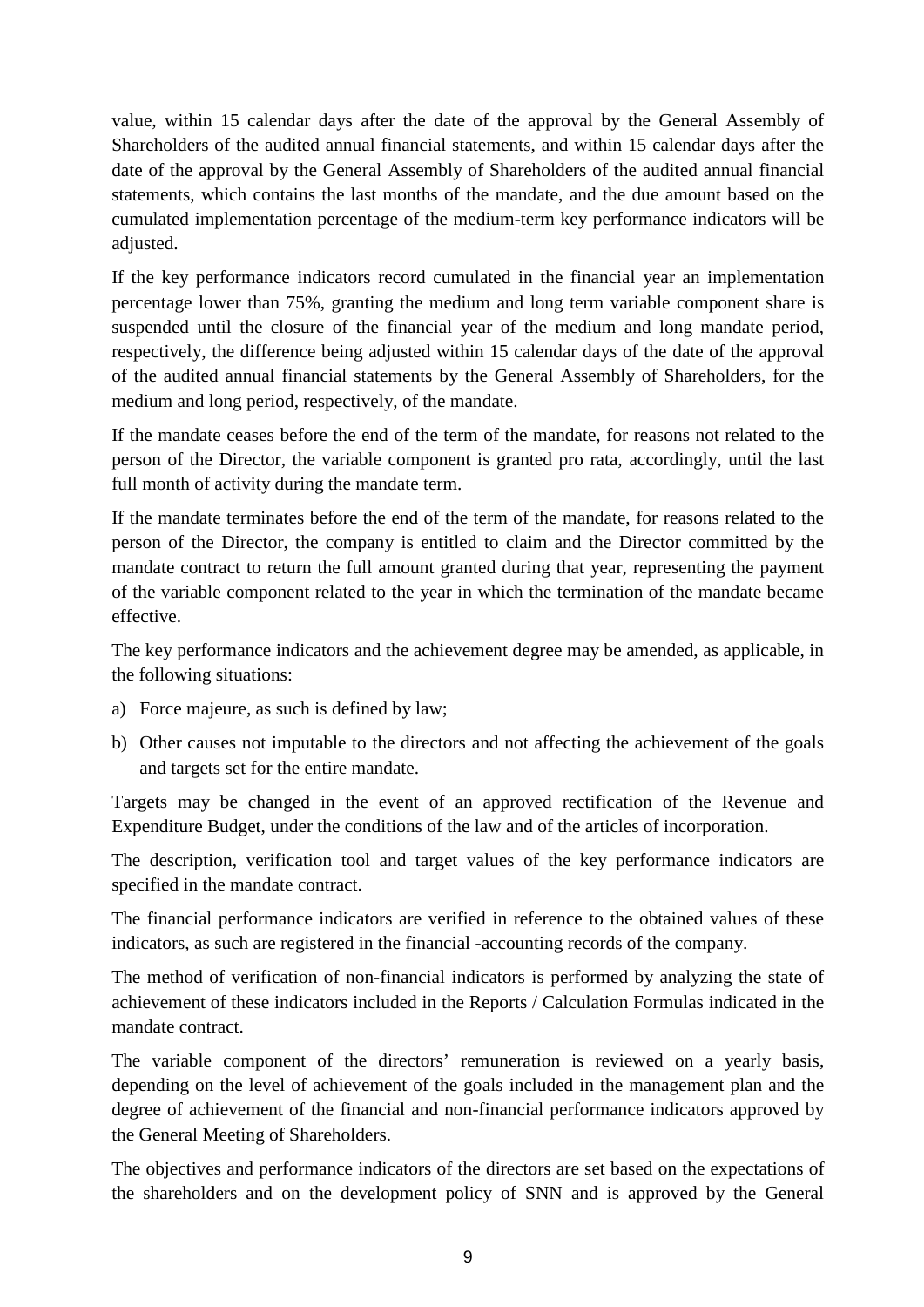Meeting of Shareholders.

#### <span id="page-10-0"></span>**5.2. Directors with mandate contract:**

According to art. 38 of GEO no. 109/2011 on the corporate governance of public enterprises, the remuneration of officers shall be established by the board of directors and may not exceed the level of remuneration established for the executive members of the board of directors. This is the sole form of remuneration for the officers who also fulfil the role of directors.

The remuneration is composed of a monthly fixed indemnification set within the limits of 6 times the average on the last 12 months of the earnings related to the monthly gross average salary from the branch in which the company operates, communicated by the National Statistics Institute prior to the appointment, and of a variable component consisting of a participation share from the net profit of the company, a pension system or another remuneration form based on the performance indicators.

The level of the variable component is determined according to well-grounded recommendations, formulated against a comparative study on the conditions of remuneration for similar positions in companies in the same field, with majority or full state-owned capital in other European countries, by the nomination committee or, as applicable, by the human resources recruiting experts whose services were contracted in order to make the selection procedure of the members of the board of directors.

The variable component of the remuneration is granted subject to the cumulative fulfillment of the targets related to the key performance indicators set out under the mandate contract, as follows:

- a. The annual variable component shall be granted in a percentage of 100%, if the key performance indicators cumulatively meet an achievement percentage equal to or above 100%;
- b. The annual variable component is granted pro rata, in relation to the months of activity form the first and last mandate years;
- c. The annual variable component is granted in a percentage reduced by the degree of achievement of the key performance indicators, if these cumulatively meet, within the financial year, an achievement percentage less than 100%, but not lower than 75%. If the key performance indicators cumulatively record, within a financial year, an achievement percentage below 75%, the annual variable component is not granted. The calculation formula is:
- PrICP =  $100\%$  results PrCy =  $100\%$
- 75% $\leq$ PrICP <100% results PrCv = PrICP achieved (%)
- PrICP $<$ 75% results PrCv = 0%

where: PrICP – achievement percentage of the Key Performance Indicator

PrCv – granting percentage of the Variable Component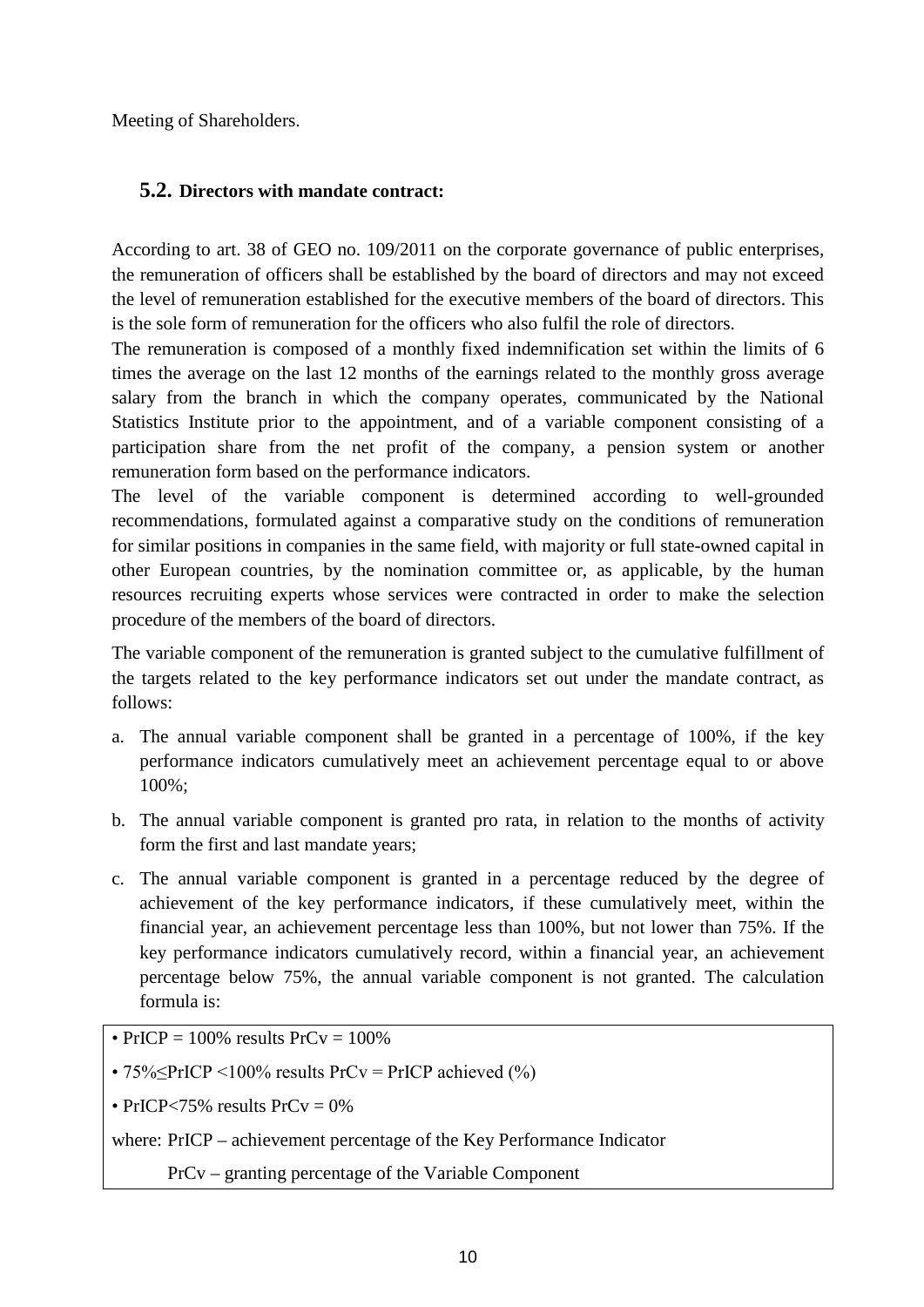d. The value of the short-term, medium-term and long-term component is determined by applying the percentage ratios in the mandate contract, resulting the payable value of the variable component for each year of mandate according to the following algorithm:

| Variable component | <b>Calculation algorithm</b>                                                                                                                                                                                                               |
|--------------------|--------------------------------------------------------------------------------------------------------------------------------------------------------------------------------------------------------------------------------------------|
| Mandate year 1     | 80% for reaching the objectives from mandate year 1 (short term) +<br>10% for reaching the objectives from mandate year 2 (medium term)<br>$+10\%$ for reaching the objectives of mandate year 4 (long term, at<br>the end of the mandate) |
| Mandate year 2     | 80% for reaching the objectives from mandate year 2 (short term) +<br>10% for reaching the objectives from mandate year 2 (medium term)<br>$+10\%$ for reaching the objectives of mandate year 4 (long term, at<br>the end of the mandate) |
| Mandate year 3     | 80% for reaching the objectives from mandate year 3 (short term) +<br>10% for reaching the objectives from mandate year 4 (medium term)<br>$+10\%$ for reaching the objectives of mandate year 4 (long term, at<br>the end of the mandate) |
| Mandate year 4     | 80% for reaching the objectives from mandate year 4 (short term) +<br>10% for reaching the objectives from mandate year 4 (medium term)<br>$+10\%$ for reaching the objectives of mandate year 4 (long term, at<br>the end of the mandate) |

The variable short-term component shall be calculated and paid for a financial year, the amount being granted in quarterly installments of 18% of the annual value forecast for the fiscal year in progress corresponding to the budget execution for the term elapsed of the fiscal year, within 10 calendar days of at the date when the financial statements of each quarter are closed, and within 15 days following the date of approval by the General Meeting of Shareholders of the audited annual financial statements, the due amount based on the cumulative achievement percentage of key performance indicators, it shall be adjusted.

In the event the cumulative achievement percentage of key performance indicators for a quarter is below 75%, the grating of the share of the annual variable component is suspended until the end of the financial year, the difference being subsequently settled within 15 calendar days of the date of approval of the audited annual financial statements by the General Meeting of Shareholders.

The medium-term variable component is calculated and paid for a period of two financial years, based on the percentages set by the mandate contract. The amount is paid in annual instalments of 40% of the estimated medium-term value, within 15 calendar days after the date of the approval by the General Assembly of Shareholders of the audited annual financial statements, and within 15 calendar days after the date of the approval by the General Assembly of Shareholders of the audited annual financial statements corresponding to the respective year form the mandate, indicated in the mandate contract, which ends the analysis period of the medium-term objectives, and the due amount based on the cumulated implementation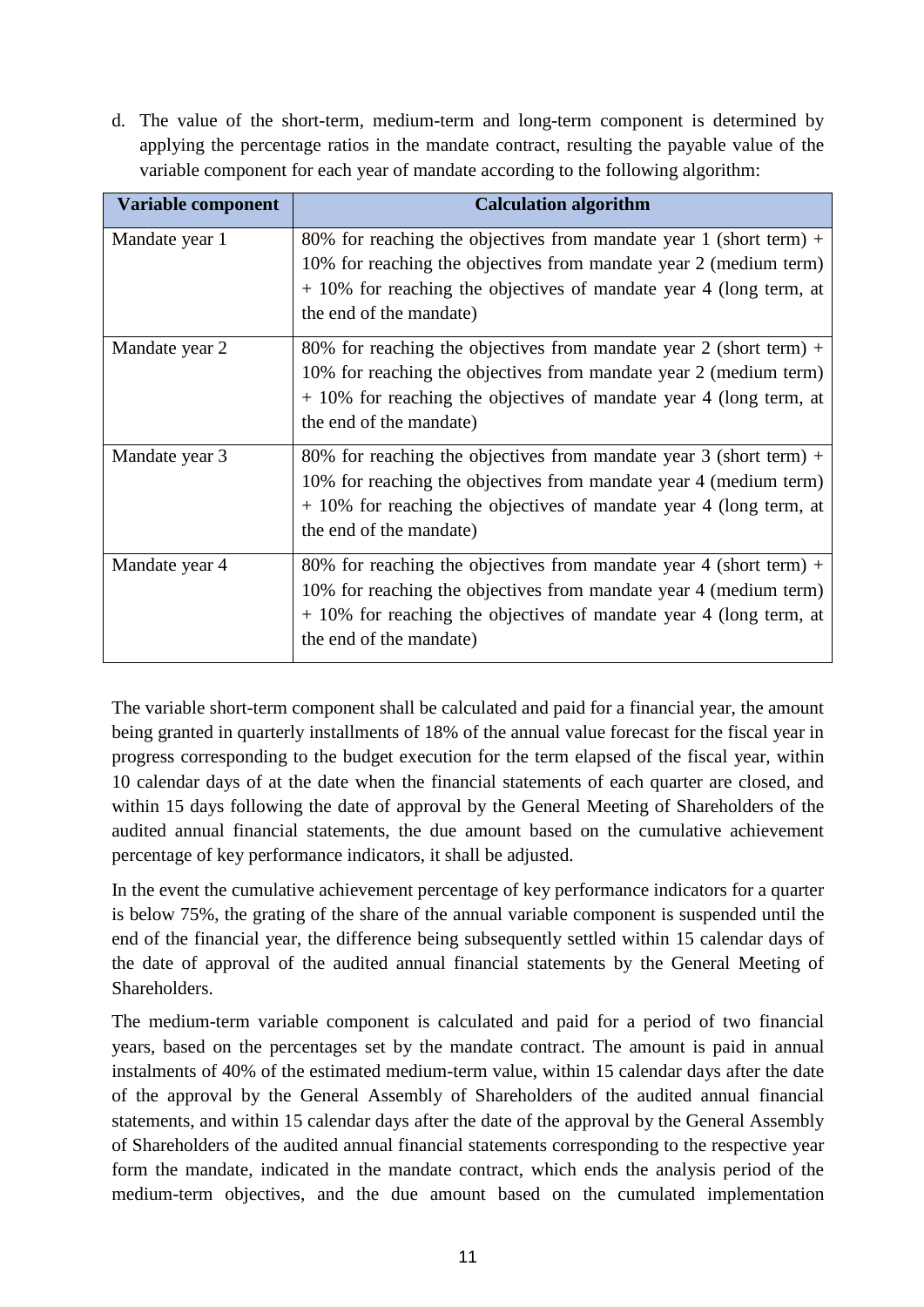percentage of the medium-term key performance indicators will be adjusted.

The long-term variable component is calculated and paid for the entire mandate of four years of activity. The amount is paid in annual instalments of 20% of the estimated medium-term value, within 15 calendar days after the date of the approval by the General Assembly of Shareholders of the audited annual financial statements, and within 15 calendar days after the date of the approval by the General Assembly of Shareholders of the audited annual financial statements, which contains the last months of the mandate, and the due amount based on the cumulated implementation percentage of the medium-term key performance indicators will be adjusted.

If the key performance indicators record cumulated in the financial year an implementation percentage lower than 75%, granting the medium and long term variable component share is suspended until the closure of the financial year of the medium and long mandate period, respectively, the difference being adjusted within 15 calendar days of the date of the approval of the audited annual financial statements by the General Assembly of Shareholders, for the medium and long period, respectively, of the mandate.

If the mandate ceases before the end of the term of the mandate, for reasons not related to the person of the officer, the variable component is granted pro rata, accordingly, until the last full month of activity during the mandate term.

If the mandate terminates before the end of the term of the mandate, for reasons related to the person of the officer, the company is entitled to claim and the officer committed to return the full amount granted during that year, representing the payment of the variable component related to the year in which the termination of the mandate became effective.

Key performance indicators, and the achievement degree may be changed, as applicable, in the following situations:

- a) Force majeure, as such is defined by law;
- b) Other causes not imputable to the directors and not affecting the achievement of the goals and targets set for the entire mandate.

Targets may be amended in case of a rectification of the Income and Expense Budget, approved within the terms of the law and of the Articles of Incorporation.

The description, verification tool and target values of the key performance indicators are specified in the mandate contract.

The financial performance indicators are verified in reference to the obtained values of these indicators, as such are registered in the financial -accounting records of the company.

The method of verification of non-financial indicators is performed by analyzing the state of achievement of these indicators included in the Reports / Calculation Formulas indicated in the mandate contract.

During the period when the officer also has the quality of executive director, such as the Chief Executive Officer, he only has the right to be paid an allowance according to the mandate contract, without receiving an allowance also for the BoD member position.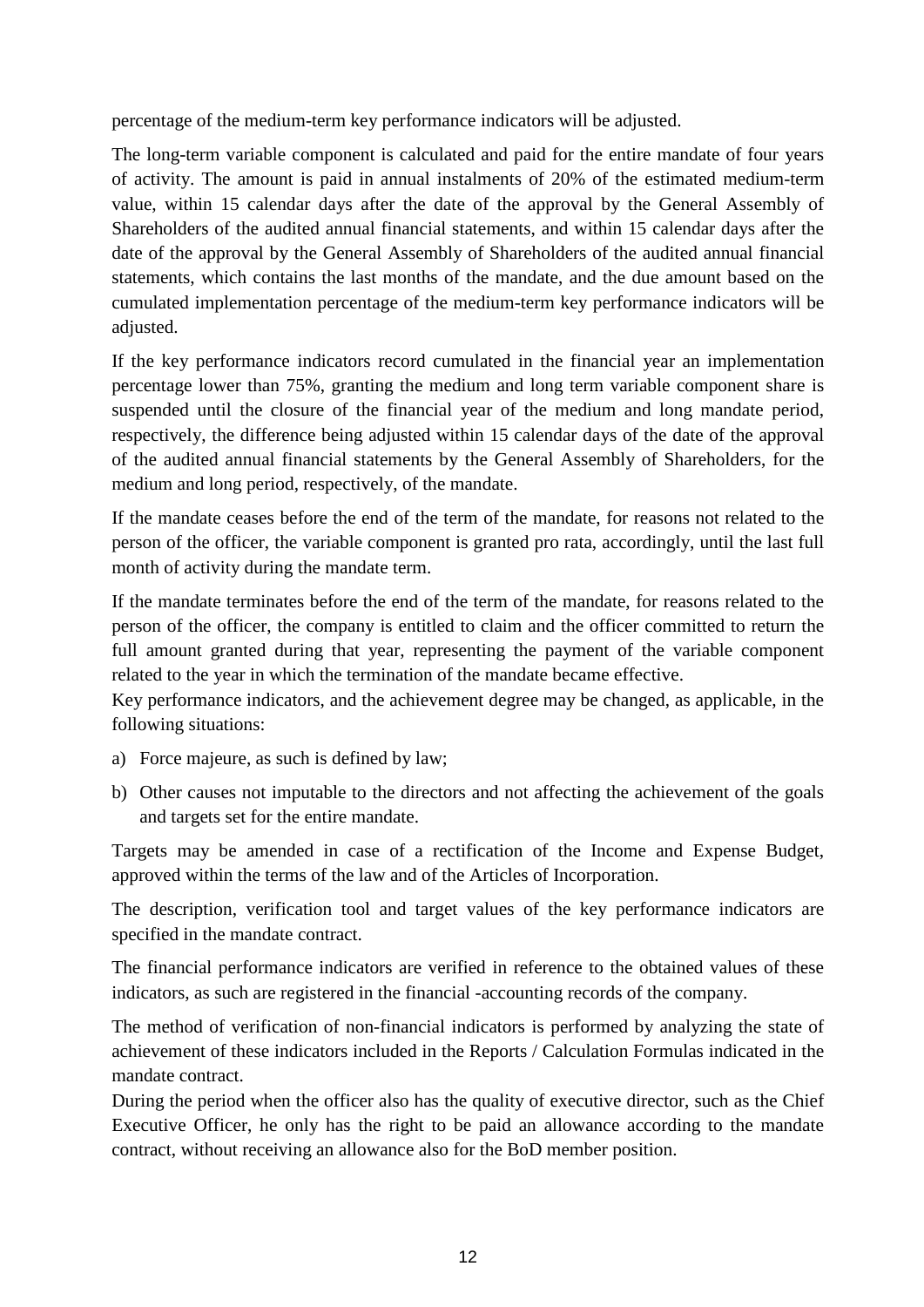#### <span id="page-13-0"></span>**6. Modification of the key performance indicators and of the variable component**

According to the methodological norms for setting the financial and non-financial performance indicators for the variable component of the remuneration of the members of the board of directors, and officers, (Annex 2 to GR no. 722/2016), the initiative of modifying the performance indicators and the variable component may belong to the Board of Directors or to the public supervisory authority.

The Board of Directors sends recommendations for changing the performance indicators used as the basis for setting the variable component of the remuneration, the state shareholder, by the public supervisory authority, and other shareholders, if applicable.

In case of initiating modifications on the performance indicators and the variable component, by the public supervisory authority, it sends its proposal to the Board of Directors and, as the case may be, to the other shareholders.

Each involved party decides whether the recommended changes of the performance indicators used as the basis for setting the variable component of the directors' remuneration could improve the effectiveness and efficiency of SNN.

If it is decided that these changes could improve the effectiveness and efficiency of the company, the procedure of summoning the general meeting of shareholders is initiated, in order to approve the new levels of the indicators submitted for modification.

The indicators approved by the general meeting of shareholders or by the public supervisory authority, as the case may be, will be written down in an addendum to the mandate contract.

#### <span id="page-13-1"></span>**7. Elements regarding the mandate contract**

### <span id="page-13-2"></span>**7.1. The mandate contract concluded by the company with the members of the Board of Directors**

The mandate contract of a member of the Board of Directors is concluded for 4 years, except for the directors selected after a position of member of the Board of Directors becomes vacant, case in which they will conclude with the company the mandate contract for the remaining term from the predecessor's mandate.

The mandate contract provides the right to withdraw from the position of Director, subject to prior written notice to the Company, at least 30 (thirty) business days prior to the withdrawal; with the Company's agreement, expressed by the General Meeting of Shareholders, this notice period may be shorter.

In case of the unfair or unjustified revocation of the Director, he/she is entitled to receive from the company damage compensations for the uncovered period of the Mandate Contract.

If the revocation occurs within the first 3 (three) years of mandate, the director is entitled to receive liquidated damage representing the fixed monthly allowances for the remaining period unfulfilled from the mandate contract, but not more than 24 fixed monthly allowances.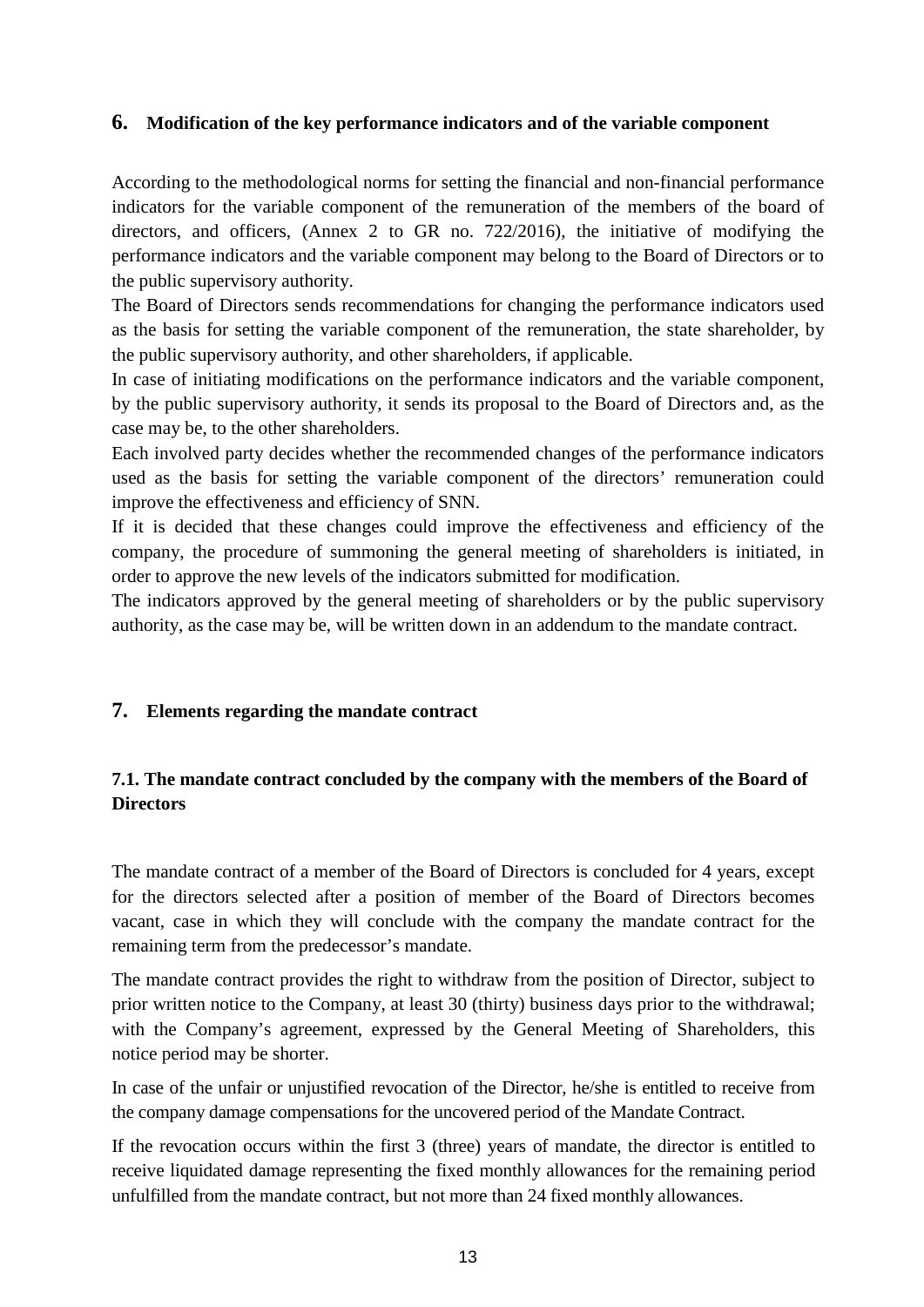If the revocation occurs within the last year of the mandate, the director is entitled to receive damage compensations representing the fixed monthly remunerations for the remaining period not covered by the mandate contract, but not more than 6 fixed monthly remunerations.

The liquidated damages are paid within 30 business days of the termination date of the Mandate Contract.

The liquidated damages that the director is entitled to according to the aforementioned provisions is the sole compensation in case of occurrence of the unjustified revocation of the director.

The director is entitled to be reimbursed for all the expenses related to the implementation of the mandate, according to the substantiating documents and the law. The level at which the transportation, accommodation and per diem expenses shall be settled are going to be those set for the Chief Executive Officer/officers.

The director has the right to use inventory items/ fixed assets necessary for performing the activity, the access to informational equipment, including telephony, transportation means, office space suitable for the exercise of the duties, even outside board meetings.

The director is insured for the managerial liability of directors and officers – D&O regarding his/her activity within the Board of Directors, and the liability limit for each person is EUR 3 million. The payment of the premiums related to this insurance will be made by the company and will not be deducted from the director's remuneration. The right to benefit from legal charges in order to defend against a claim of a third party against the Director related to the accomplishment of the duties under the mandate contract, the Articles of Incorporation, the Legal Framework, the Internal Regulations of the Board of Directors is ensured, to the extent that they are not already covered by the standard directors and officers liability insurance policy in force at such time.

The Director benefits from the payment and withholding of any taxes owed by the Director in relation to the remuneration and benefits under the mandate contract by the Company on behalf and on account of the Director;

The Director benefits from the same package of medical services and/or medical insurance contracted by the company for the officers.

#### <span id="page-14-0"></span>**7.2.Mandate contract concluded by the company with the officers**

The mandate contract of the executive director / Chief Executive Officer, and of all the other officers of the company, selected according to the provisions of GEO no. 109/2011, is concluded for 4 years.

The mandate contract concluded by the officer with the Company provides his/her right to withdraw from the position of officer, subject to prior written notice to the Company, at least 90 (ninety) business days prior to the withdrawal; with the consent of the Company, expressed by a Resolution of the Board of Directors, this prior notice period may be shorter;

In case of an unexpected or unjustified revocation of a Director, they are entitled to receive from the Company liquidated damages representing the equivalent value of the gross monthly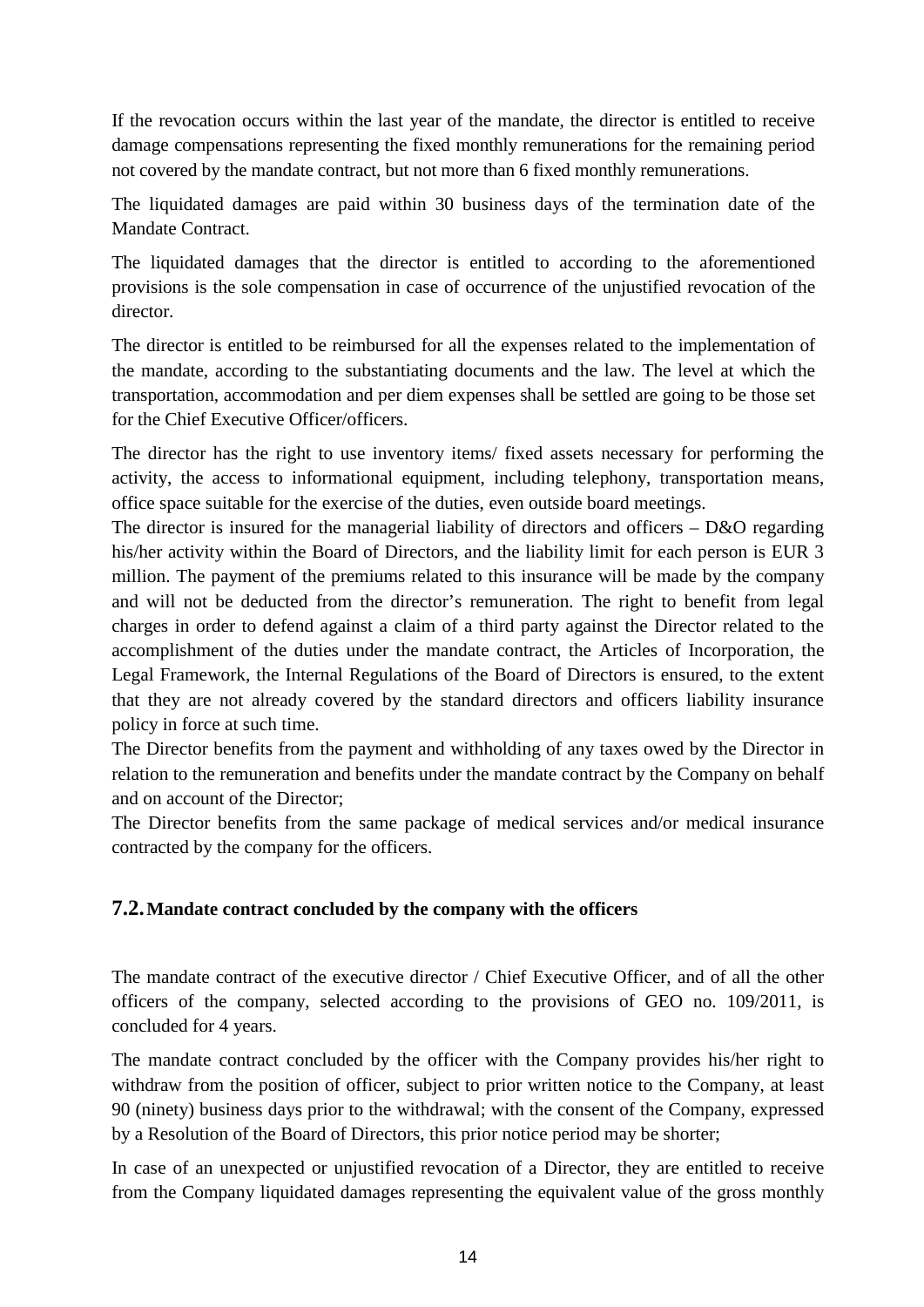fixed indemnities for the unfulfilled period of the Mandate Contract, irrespective of the date on which the revocation occurs.

The liquidated damages are paid within 30 business days of the termination date of the Mandate Contract concluded with the company.

By the mandate contract concluded with the company, the office also has the following rights:

- to be reimbursed for all the expenses related to the implementation of the mandate, according to the substantiating documents and the law. The level at which the transportation, accommodation and per diem expenses shall be settled will be those for employees under employment contract within the Company;
- using inventory items/ fixed assets necessary for performing the activity, the access to informational equipment, including telephony, transportation means, office space suitable for the exercise of the duties, and the related costs will be paid by the Company;
- insurance for the managerial civil professional liability of directors and officers (D&O) for his/her activity within the Company, and the insurance limit for each person is EUR 3 million. The payment of the premiums related to this insurance will be made by the company and will not be deducted from the director's remuneration. The right to benefit from legal charges in order to defend against a claim of a third party against the officer related to the accomplishment of the duties under the mandate contract, the Articles of Incorporation, the Legal Framework is ensured, to the extent that they are not already covered by the standard directors and officers liability insurance policy in force at such time;
- insurance for work-related accidents and diseases;
- the payment and withholding of any taxes owed by the officer in relation to the remuneration and benefits under the mandate contract by the Company on behalf and on account of the officer;
- a package of medical services and/or medical insurance contracted by the Company;
- annual leave of 34 business days, which may be granted upon request, proportional to the period of the year in which he/she worked under the mandate contract; and the related indemnification, calculated in a similar manner to the remuneration for the workdays (fixed indemnification),
- medical leave according to the law and paid free days for public holidays, specific festive days, the birth/marriage of a child or, in case of the death of a family member, granted the same as those from the collective employment contract that is applicable to the company;
- the term for which he/she implemented the mandate contract, as am officer, is deemed as seniority in work and/or in the electricity, thermal energy and nuclear fields;
- a protocol fund from the protocol fund of the Company, approved by the Board of Directors;
- ensuring a job that is adequate to his/her professional qualification and experience (according to an individual employment contract for an indeterminate term, concluded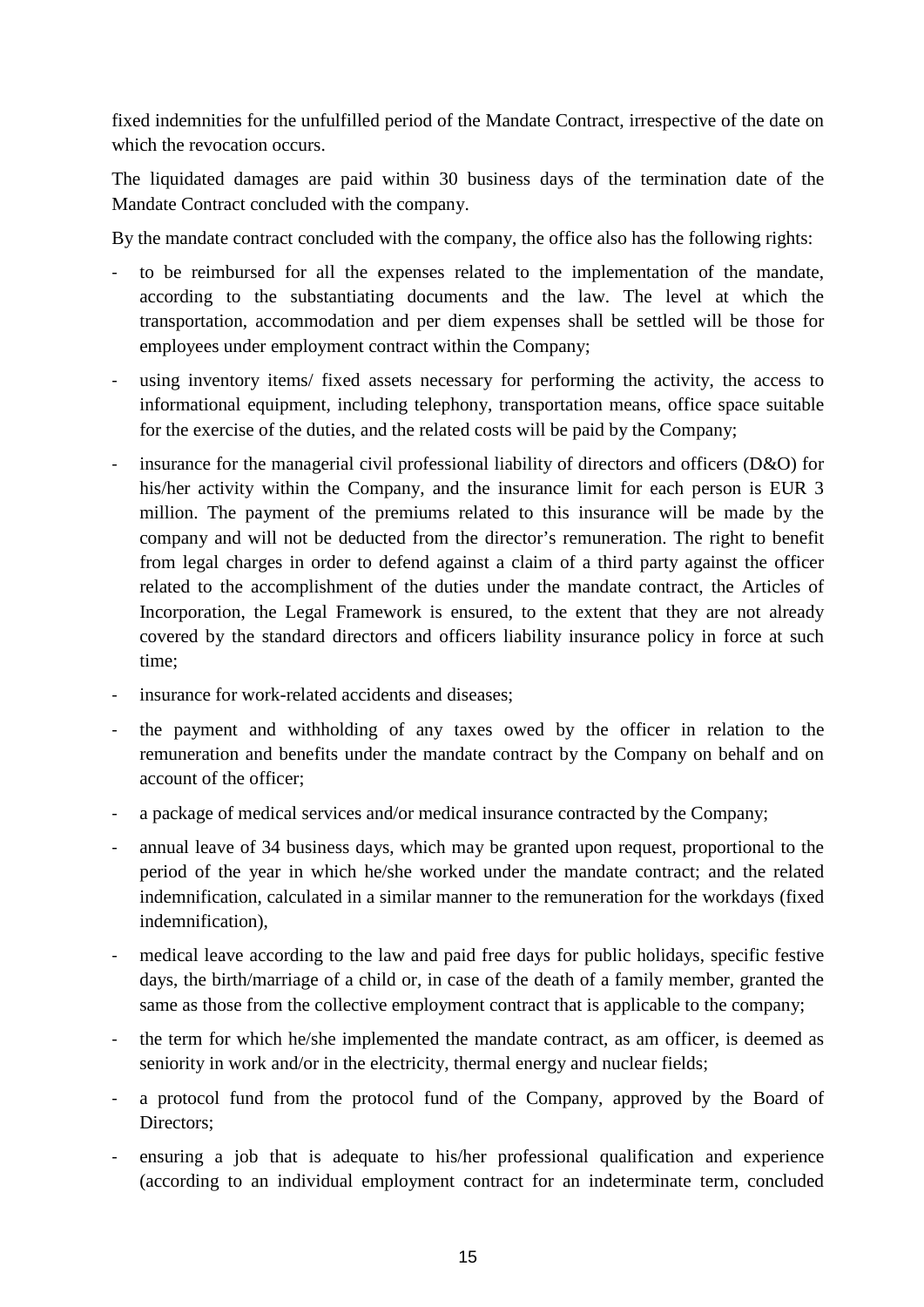according to the law) and all the rights that are related to this job, according to the legal provisions and/or to the provisions of the collective employment contract applicable to the company, after the termination of this contract, or after the revocation from this position for reasons unrelated to him/her;

participation in on-going professional development programs in order to perform an optimal activity within the company.

#### <span id="page-16-0"></span>**8. Reports on the remuneration of directors and officers under mandate contracts**

According to the provisions of art. 39 of GEO no. 109/2011 the remuneration and the other advantages provided to directors and officers are written down in the annual financial statements and in the annual report of the nomination and remuneration committee.

The policy and criteria for the remuneration of directors and officers are published on the website of SNN by the Board of Directors. The annual reporting of information on the remuneration is performed by the Nomination and Remuneration Committee, by drafting a report which provides an overview of the remunerations, including the benefits, irrespective of the form, individually granted or offered during the last financial year, to the officers, including newly recruited ones and former officers, according to the remuneration policy of the company.

The annual remuneration report contains the following information on the remuneration of each officer:

- The total remuneration divided into components, the relative share of the fixed and variable remunerations, an explanation of the manner in which the total remuneration complies with the adopted remuneration policy, including the manner in which it contributes to the longterm performance of the issuer, and information on the manner in which the performance criteria were applied;
- Considerations justifying any scheme of annual bonuses or non-cash benefits;
- Any supplementary pension schemes or anticipation pension;
- Information on the term of the contract, the negotiated prior notice period, the amount of the liquidated damages for unjustified revocation
- Annual modification of the remuneration and of the issuer's performance
- Information in using the possibility of recovering the variable remuneration;
- Information regarding any deviation from the procedure for the implementation of the remuneration policy

Without infringing upon longer periods provided by the sectorial legislative acts of the European union directly applicable on the territory of Romania or upon national sectorial legislative acts that transpose European directives, 10 years after the publication of the